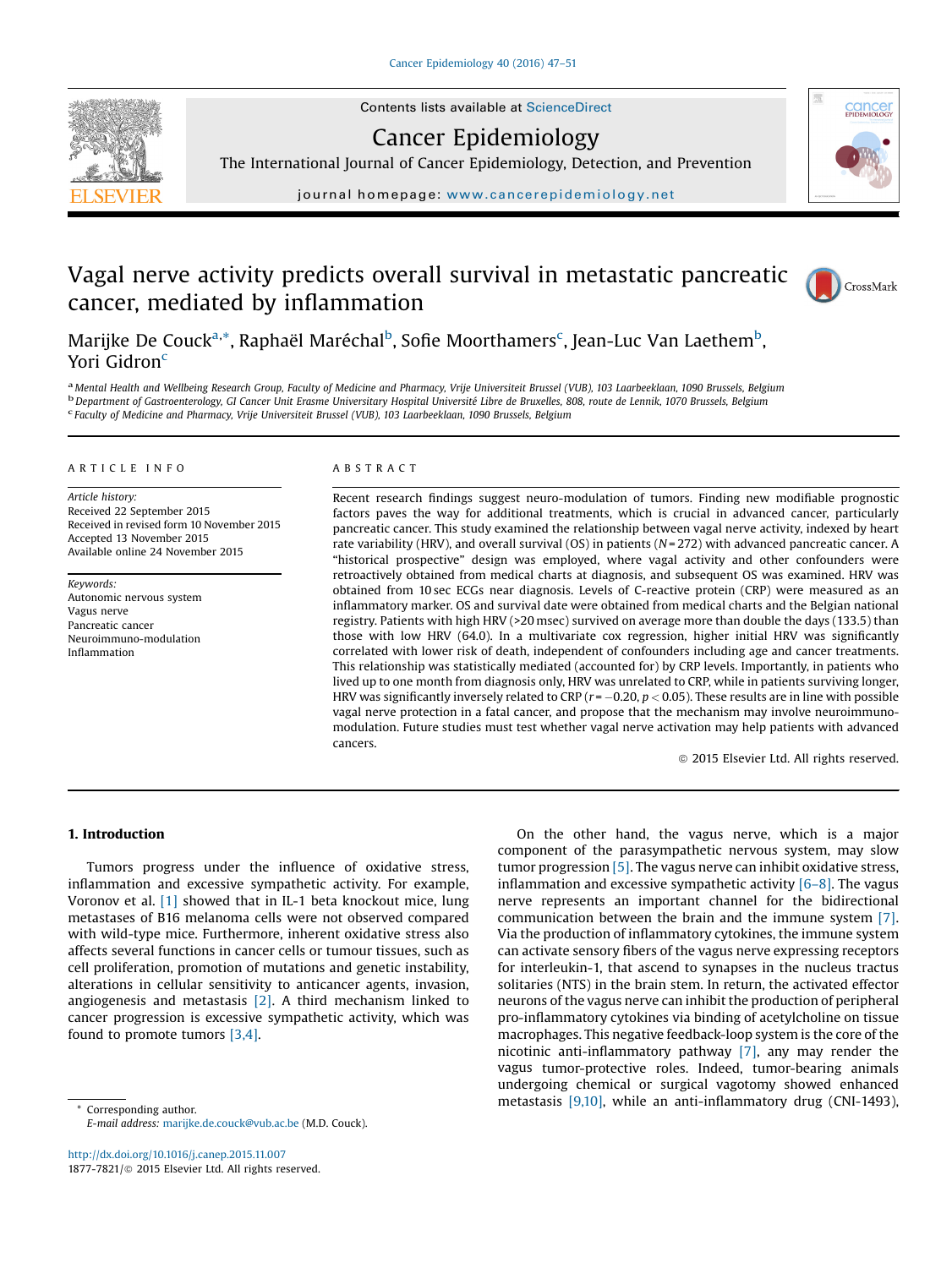whose action depends on and stimulates the vagus nerve [\[11\],](#page-4-0) reduced tumor size and metastases in tumor-bearing mice [\[12\].](#page-4-0)

In cancer patients, high vagal nerve activity, indexed by heart rate variability (HRV) [\[13\]](#page-4-0), significantly predicted lower tumor marker levels and longer overall survival (e.g. [14–[16\]\)](#page-4-0). As mentioned above, inflammation promotes tumorigenesis [\[1,17\],](#page-4-0) but it is strongly inhibited by vagal nerve activity [\[7\].](#page-4-0) However, the role of vagal neuroimmuno-modulation in cancer prognosis was not tested. This study tested whether HRV at diagnosis was independently correlated with overall survival in patients with advanced pancreatic cancer. Furthermore, we preliminarily investigated the role of inflammation in this relationship. We hypothesize that high baseline HRV would be associated with longer survival and that this relationship would be statistically mediated (accounted) by lower levels of inflammation. Finally, we examined whether the HRV-CRP relationship (reflecting neuroimmuno-modulation), is associated with survival time as well.

#### 2. Patients and methods

# 2.1. Design

The present study used an "historical-prospective design". We obtained existing archival data on patients' medical background and HRV, and then examined the prospective relationship between these parameters measured at diagnosis and patients' overall survival (OS). The design term "historical-prospective" is commonly used in reanalysis of existing longitudinal datasets.

# 2.2. Patient cohort

After approval of the Medical Ethics Committee, medical records of 620 patients with histologically proven advanced (locally advanced and metastatic) pancreatic cancer (PC) treated at the University Hospital Erasme, Brussels, between 1998 and 2011, were reviewed. Tumor staging was made based on chest and abdominal CT-scan, magnetic-resonance imagery, and endoscopic ultrasound findings. Exclusion criteria included chronic inflammatory disease, anemia and thyroid disease or lack of an ECG taken near the time of diagnosis. Following these exclusion criteria,  $N = 353$  patients were included, of whom survival data were certified for  $N = 272$  patients. There were no statistically significant differences in various background variables, treatments or HRV levels between patients with and without survival data ( $p > 0.05$  for all). However, there were significantly fewer patients undergoing surgery (44.6% versus 62.5%,  $p < 0.05$ ) in the sample with survival data than in those without survival data. Our study sample included 52.8% patients with locally advanced cancer and 47.2% with metastatic cancer and their mean age was  $60.0$  ( $\pm$ 11.5) years. The sample size of this study was anticipated to be sufficiently large, as it exceeded De Couck et al. [\[16\]](#page-4-0) showing a significant correlation between HRV and survival time in  $N = 73$  lung cancer patients.

# 2.3. Variables

#### 2.3.1. Background confounders

These included age, gender, treatments (radiotherapy, chemotherapy, surgery), locally advanced versus metastatic PC, and presence of cardiac disease. These data were obtained from patients' electronic medical records.

#### 2.3.2. Vagal nerve activity

Heart rate variability (HRV), the index of vagal nerve activity, was derived from patients' 10 sec ECG near diagnosis. This represents efferent vagal nerve input to the heart. HRV has been shown to be strongly correlated with and to be experimentally altered by vagal nerve activity  $[13,18]$ . The time domain parameters 'standard deviation of normal R–R intervals' (SDNN), in msec, and the root mean square of successive differences (RMSSD) between preceding R–R intervals, were derived. Such parameters from short ECGs have been found to correlate with ECGs of longer durations [\[19\].](#page-4-0) Furthermore, 10 sec SDNN measures have been shown to predict prognosis in cardiac disease [\[20\]](#page-4-0), and in colon cancer [\[15\].](#page-4-0) A cut-off of 20 msec was used, as in past studies in cancer [\[15,20\],](#page-4-0) to distinguish between patients with high versus low HRV. Furthermore, 20 msec has been shown to be the mean HRV in a big sample of cancer patients  $(N = 657)$  [\[21\].](#page-4-0)

#### 2.3.3. Inflammatory marker

We obtained from patients' medical records levels of C-Reactive Protein (CRP) near diagnosis, a systemic inflammatory marker of prognostic value in many cancers, including PC [\[22\]](#page-4-0).

#### 2.4. Outcomes

The primary outcome in the present study was overall survival (OS), obtained from medical charts and the Belgian national registry. We used as censorship date November 1st, 2012, the last date of inspecting patients' medical files.

# 2.5. Statistical analysis

We first performed a multivariate Cox-regression analysis using all confounders, except for HRV, for predicting OS. This enabled all confounders to 'compete' in independently predicting OS. In this analysis, death (OS) was the dependent variable, and time till death or censorship date (for alive patients) was the time variable. The relationship between HRV and OS was tested with a univariate Cox-regression, followed by a multivariate Cox-regression with all other significant confounders. A two-tailed statistical significance of  $p < 0.05$  was used. To determine statistically the mediating (explanatory) role of CRP, we performed two tests. First, we examined the relationship between CRP and HRV and OS. Then, we reexamined the relationship between HRV and OS, while statistically controlling for all confounders as well as for CRP in the Coxregression. Second, we conducted a Sobel test on survival time (in days) and examined the Pearson's correlation between HRV and CRP and between each with survival time. We then examined whether the HRV—survival time correlation remained significant, after statistically controlling for CRP. Then, we examined whether the CRP-Survival time relationship remained after statistically controlling for HRV.

Finally, to gain insight into the neuroimmuno-modulatory role of the vagus nerve in cancer, we examined the expected negative relationship between HRV and CRP in patients surviving up to one month versus in patients surviving over one month. Though the median survival time was 41 days, approximately one third of the sample survived up to one month, which was chosen as a clinically relevant and more tangible cut-off. A similar pattern was found when taking the median survival time.

## 3. Results

#### 3.1. Sample characteristics

[Table](#page-2-0) 1 depicts the characteristics of the present sample, on which survival data were available  $(N = 272$  patients). Patients' mean age was 60 years, their mean HRV at diagnosis was very low (SDNN = 21.7 msec), yet similar to those in other cancers  $[16]$ . The mean CRP levels near diagnosis were elevated compared to some proposed cut-offs (e.g., 3 mg/L) [\[23\]](#page-4-0). Approximately half of the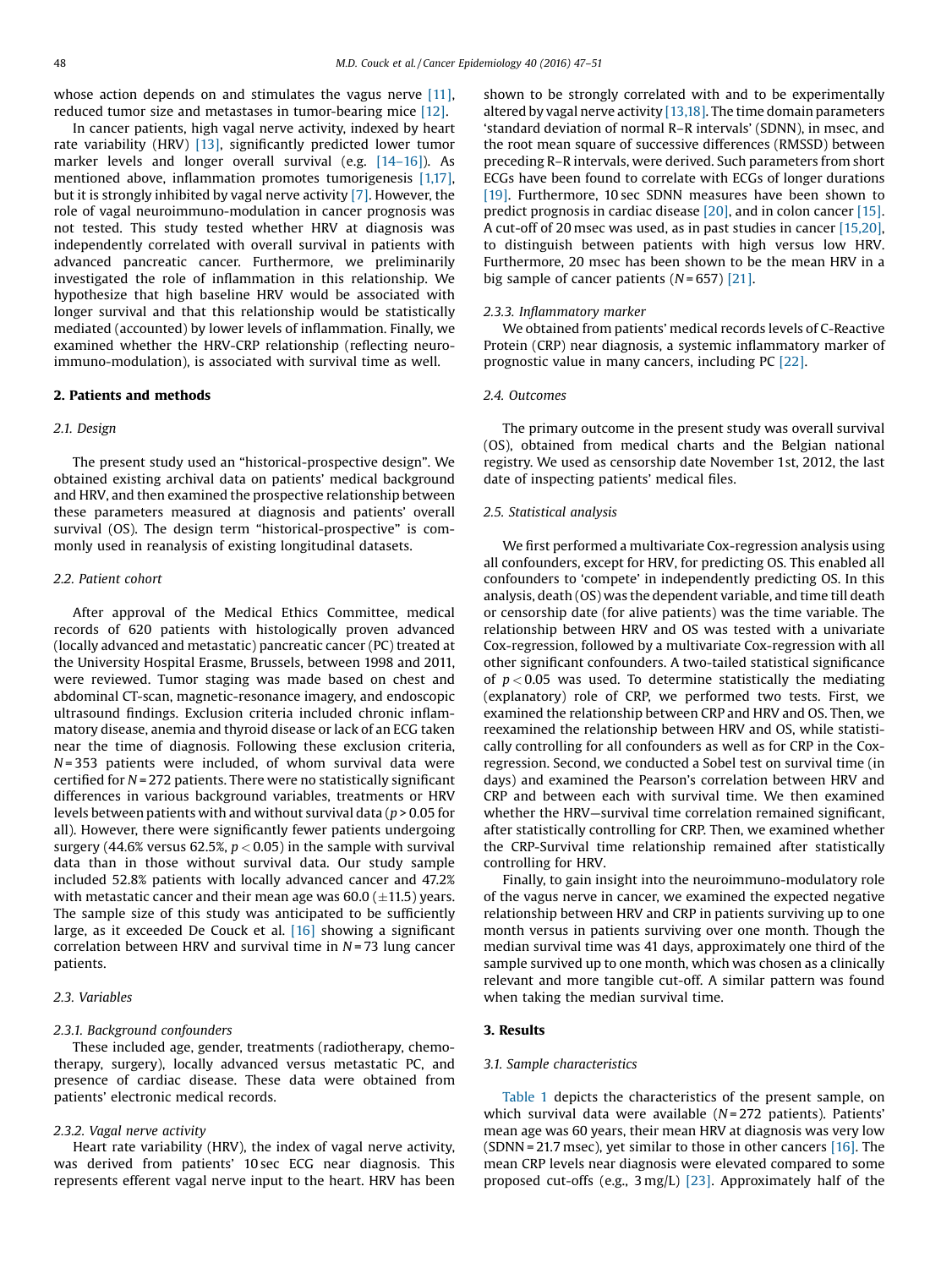<span id="page-2-0"></span>Table 1

Study characteristics of the present sample.

| a Continuous variables         |        |         |  |  |  |
|--------------------------------|--------|---------|--|--|--|
| Variable                       | Mean   | SD      |  |  |  |
| Age                            | 60.0   | 11.5    |  |  |  |
| <b>SDNN</b>                    | 21.7   | 15.3    |  |  |  |
| <b>RMSSD</b>                   | 27.2   | 20.6    |  |  |  |
| Baseline CA19-9                | 5420.2 | 19946.1 |  |  |  |
| <b>Bilirubin</b>               | 4.3    | 9.7     |  |  |  |
| <b>CRP</b>                     | 4.1    | 16.4    |  |  |  |
|                                |        |         |  |  |  |
| <b>b</b> Categorical variables |        |         |  |  |  |
| Variable%                      |        |         |  |  |  |
| Gender                         |        |         |  |  |  |
| Men                            | 51.8%  |         |  |  |  |
| Women                          | 48.2%  |         |  |  |  |
| Treatments                     |        |         |  |  |  |
| Surgery                        | 44.6%  |         |  |  |  |
| Radiotherapy                   | 17.3%  |         |  |  |  |
| Chemotherapy                   | 74.5%  |         |  |  |  |
| Location of metastasis         |        |         |  |  |  |
| Locally advanced               | 52.8%  |         |  |  |  |
| Metastatic                     | 47.2%  |         |  |  |  |
| Cardiac problem                | 29.7%  |         |  |  |  |

Note: SDNN = Standard deviation of R–R intervals; RMSSD = root mean square of successive differences between proximal R–R intervals; CRP = C reactive protein.

patients were male, half had locally advanced PC, and three quarters received chemotherapy. Among the deceased patients, the mean survival time was 56.15 days, the median was 39 days, ranging from 0 to 896 days.

### 3.2. Relationship between study variables and OS

Of the 272 patients with survival data, 241 died and 31 survived during our follow-up. In the multivariate Cox-regression with all potential confounders considered together, surgery, chemotherapy, locally advanced versus metastatic PC and age were the only confounders significantly and independently correlated with OS. Radiotherapy, gender and cardiac disease were not significantly related to OS. A higher chance of OS was correlated to having surgery, having locally advanced tumors, receiving chemotherapy and a younger age. Nevertheless, we forced cardiac disease into the subsequent equations, due to its effects on HRV.

Using the cut-off for SDNN of 20 msec, SDNN was univariately significantly correlated with OS in a Cox-regression  $(B = -0.494,$  $p < 0.001$ ). Finally, as shown in Table 2, SDNN was also significantly correlated with OS, independent of all confounders  $(B = -0.301,$  $p = 0.047$ ). Patients with low SDNN survived on average only 64.05 days versus those with high SDNN who survived 133.52 days  $(t(128.43) = 3.31, p = 0.001)$ . [Fig.](#page-3-0) 1 depicts the relationship between HRV and OS.

# 3.3. The mediating role of CRP in the HRV-OS relationship

To test the mediating role of CRP in the relationship between HRV and OS, we conducted two separate analyses. First, in a

Table 2 Multivariate Cox-regression between all significant bivariate predictors and OS.

| Predictor            | B       | SE.  | Sig.  | H.R  | 95% CI        |
|----------------------|---------|------|-------|------|---------------|
| Surgery              | $-0.94$ | 0.17 | 0.000 | 0.39 | $0.28 - 0.55$ |
| Chemotherapy         | $-0.49$ | 0.18 | 0.006 | 0.61 | $0.43 - 0.87$ |
| Location of invasion | $-0.32$ | 0.16 | 0.015 | 0.68 | $0.49 - 0.93$ |
| Cardiac problem      | 0.07    | 0.16 | 0.660 | 1.07 | $0.78 - 1.47$ |
| Age                  | 0.02    | 0.01 | 0.005 | 1.02 | $101 - 103$   |
| Cat SDNN             | $-0.30$ | 0.15 | 0.047 | 0.74 | $0.55 - 0.99$ |

Note: SDNN = Standard deviation of R–R intervals; SE = Standard error of the mean; Sig. = Significance; H.R = hazard ratio; 95% CI = 95% confidence interval.

univariate Cox-regression, log CRP was significantly correlated with OS ( $B = 0.556$ ;  $p < 0.001$ ). CRP levels were significantly and inversely related to HRV ( $r = -0.15$ ,  $p = 0.007$ ). Finally, when adding CRP into the multivariate Cox-regression, HRV was no longer correlated with OS ( $B = 0.26$ ,  $p = 0.116$ ), while CRP was still correlated with OS ( $B = 0.44$ ,  $p < 0.001$ ). This demonstrated that CRP statistically mediated (accounted for) the HRV–OS relationship. In a second analysis, we used the Sobel test to examine the mediating role of CRP between HRV and survival time. SDNN was inversely related to CRP ( $r = -0.15$ ,  $p = 0.007$ ) and positively related to survival time ( $r = 0.18$ ,  $p = 0.003$ ). In contrast, CRP was inversely related to survival time ( $r = -0.38$ ,  $p < 0.001$ ). After statistically controlling for CRP, SDNN was no longer significantly correlated with survival time ( $r = 0.11$ ,  $p > 0.05$ ). In contrast, when controlling for SDNN, CRP remained significantly correlated with survival time  $(r = -0.36, p < 0.001)$ .

We found differences in HRV between patients with locally advanced and metastatic tumors (locally advanced had higher SDNN), and the locally-advanced variable predicted prognosis. However, since the sub-samples and number of alive patients declined very much, the statistical power was insufficient to conduct meaningful statistics in each sub-sample separately. Hence we conducted the main analyses in the full sample and statistically controlled for the effects of the variable of locally advanced versus metastatic tumors, as reported above.

# 3.4. A preliminary look at neuroimmuno-modulation and survival

In a second analysis, we tested whether neuroimmunomodulation (the inverse HRV–CRP relationtionship) is stronger when OS is longer. In patients surviving up to one month (one third of the sample), SDNN was unrelated to CRP ( $r = -0.07$ ,  $p = 0.55$ ), while in patients surviving longer than one month, SDNN was significantly inversely related to CRP ( $r = -0.17$ ,  $p = 0.04$ ), statistically reflecting neuroimmuno-modulation.

#### 4. Discussion

This study examined in a sample of patients with advanced pancreatic cancer the prognostic value of vagal nerve activity, indexed by HRV, and preliminarily one of its underlying mechanisms. Our results show that higher HRV near diagnosis was significantly correlated with longer OS, independent of important confounders including treatment and age. As hypothesized, we found that this relationship was statistically mediated (accounted for) by reduced levels of inflammation, indexed by CRP, using two statistical approaches. These results support those of previous studies in other cancers (e.g. [14–[16\]\)](#page-4-0) and extend them to one of the most fatal cancers, and begin to point at a possible mechanism of vagal modulation in cancer.

Though the present study was performed on a sample of patients with a highly fatal cancer, the consistency of our results with past studies suggest that vagal nerve activity, indexed by HRV obtained from brief ECGs, may be a new independent prognostic factor in several cancers. Furthermore, the fact that patients above SDNN of 20 msec survived on average more than double the days of those with a lower SDNN, suggests that such a cut-off has statistical and clinical significance. Twenty milliseconds has also been shown to be the mean HRV in a big sample of cancer patients [\[21\]](#page-4-0).

Two of our findings provide preliminary evidence for our hypothesized mechanism [\[5,6\].](#page-4-0) First, CRP was inversely related to HRV and to OS, and when adding CRP into the multivariate regression, HRV was no longer correlated with OS. Second, using the Sobel mediation test, CRP statistically mediated or accounted for the relationship between HRV and survival time. Though our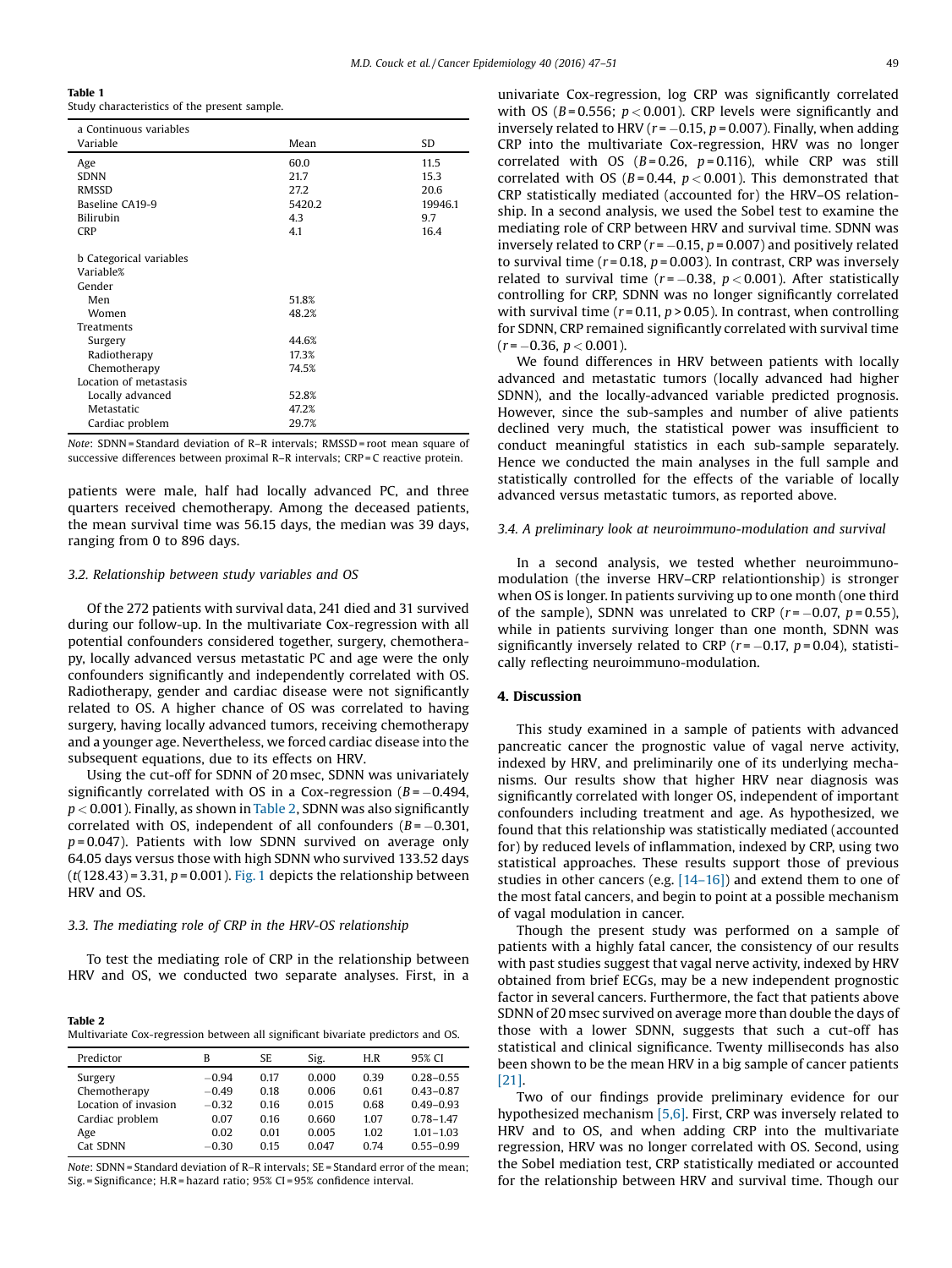<span id="page-3-0"></span>

Fig. 1. The relationship between HRV and overall survival.

study design does not enable us to conclude any causal relationship between vagal nerve activity, reduced inflammation and better OS in cancer, these results statistically support a mediating role of inflammation between HRV and cancer prognosis.

Is vagal nerve inhibition of inflammation related to cancer prognosis? We observed in the present study that in patients surviving longer than one month, HRV was, as expected, inversely related to CRP, while no such relationship was observed in patients surviving up to one month from diagnosis. This pattern of findings suggests that in patients with neuroimmuno-modulation (inverse HRV–CRP relationship), survival time is increased.

Recent research suggests that the autonomic nervous system, and particularly the vagus nerve, may affect tumorigenesis. While excessive inflammation contributes to tumorigenesis [\[1,17\]](#page-4-0), the vagus nerve may in contrast slow it down. The vagus nerve represents an important channel for the bidirectional communication between the brain and the immune system [\[7\]](#page-4-0). Via the production of inflammatory cytokines (interleukin-1), the immune system can activate sensory fibers of the vagus nerve that ascend to synapses in the nucleus tractus solitarius (NTS) in the brain stem. The brain can then process the information and, in return, activate effector neurons originating in the dorsal motor nucleus of the vagus nerve. These descending signals can then inhibit the production of peripheral pro-inflammatory cytokines via binding of acetylcholine, the principal neurotransmitter of the vagus nerve, to a nicotinic acetylcholine receptor on tissue macrophages. This negative feedback-loop system is the core of the nicotinic antiinflammatory pathway [\[7\]](#page-4-0). However, the final anti-inflammatory pathway is still under investigation and includes activation of the hypothalamic-pituitary-adrenal axis which increases cortisol, and a descending vagal-sympathetic pathway activating T-cells residing in the spleen, which then produce Ach that binds to monocytes to inhibit inflammation [\[35\].](#page-4-0) Several (though not all) experimental studies in mice show that vagotomised tumor bearing animals had more metastases [\[9,10\]](#page-4-0). Furthermore, one study demonstrated that an anti-inflammatory drug, which depends on the vagus nerve, reduced metastases in tumor-bearing mice [\[12\]](#page-4-0). These experimental studies clearly indicate the possible causal relationship between adequate vagal nerve activity and reduced tumor progression. The correlations observed in the present study are in line with such experimental studies and suggest that vagal inhibition of inflammation may partly account for such effects.

An important finding is that especially in advanced or metastatic cancer, vagal nerve activity may manifest its protective effects since during such a stage, inflammation promotes tumorigenesis [\[1,17\]](#page-4-0). Furthermore, it is possible that in earlier tumor stages, commonly provided treatments such as surgery and chemotherapy are successful in reducing the tumor burden, possibly leaving less of a margin for vagal nerve activity to slow the process.

Another possible mechanism requiring further testing is Tregulatory cells (T-Regs) and myeloid-derived suppressor cells (MDSC), which are both elevated in PC  $[24,25]$  and which suppress anti-tumor cytotoxic T-cells. Vagal nerve activation can reduce in some instances T-cell activity  $[26]$ . It is possible that in patients with higher HRV, adequate immune regulation by the vagus nerve may suppress such suppressors of cytotoxic T-cells, thus enable stronger anti-tumor cytotoxic T-cell activity, possibly resulting in higher OS [\[27\]](#page-4-0). Future studies must examine this pathway as well.

The present study had a few limitations. First, HRV was derived from brief 10-sec ECGs, rather than the advised 5 min [\[13\]](#page-4-0). Yet, our